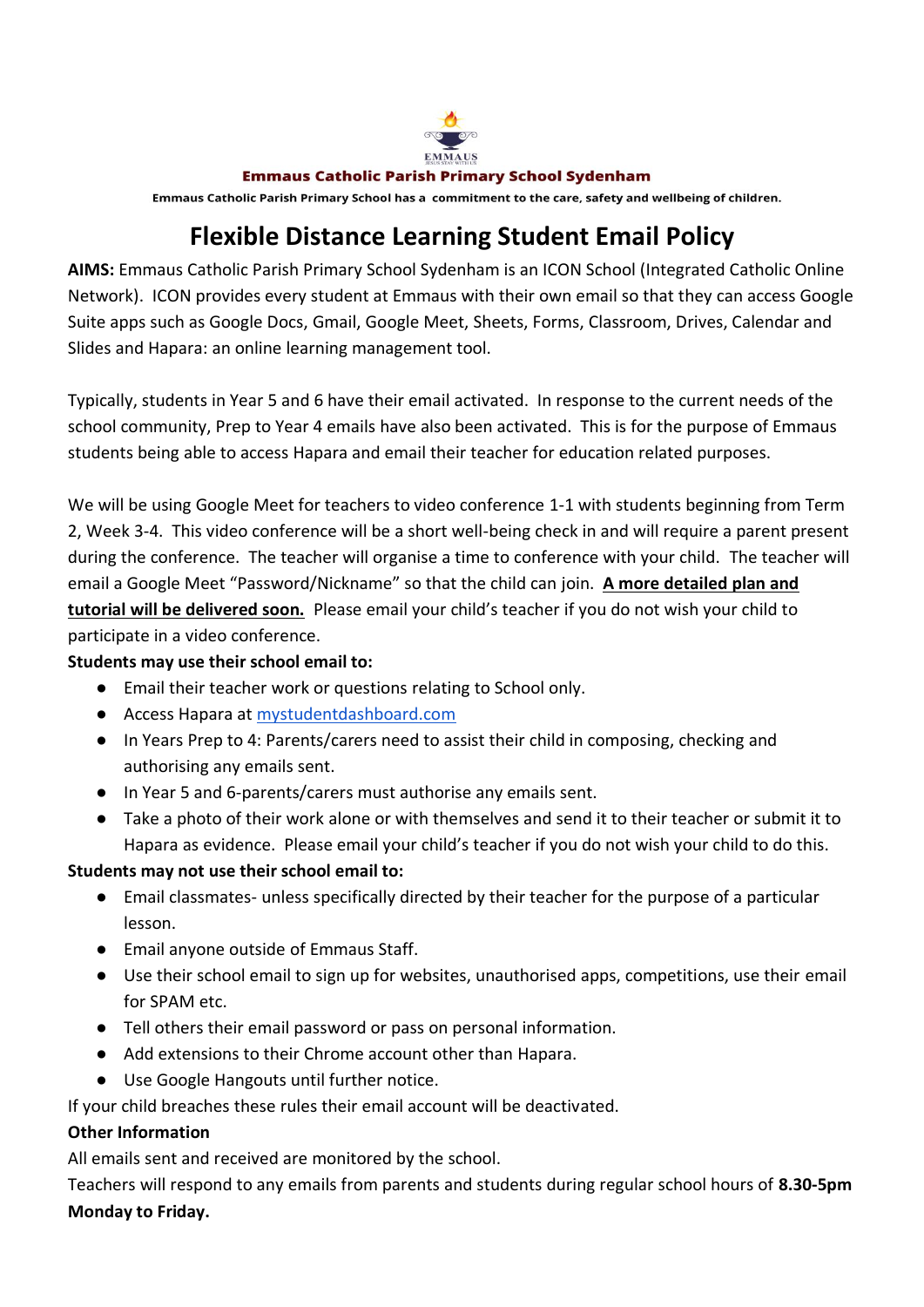If a student is unable to log in to their email or they have lost/forgotten their password their parent/carer will need to contact the ICT Leader: Laura Chamberlain at [laura.chamberlain@emsydenham.catholic.edu.au](mailto:laura.chamberlain@emsydenham.catholic.edu.au) from Monday-Thursday from **8.30am-5pm** and it can be reset.

### **Policy activated: March 22 2020- Updated April 9 2020**

For those parents and students who are unfamiliar with Hapara an online tutorial is available on Youtube at <https://www.youtube.com/watch?v=Ok9MSNM8c2Y>

# **How to get access to Emmaus Student Gmail and Hapara**

1. To sign into Google: Go to Google Chrome or Safari and type "Google"



2. Click on the person in the top right hand corner- click "Turn on Sync"



3. Sign in to Google Chrome by entering the student email address.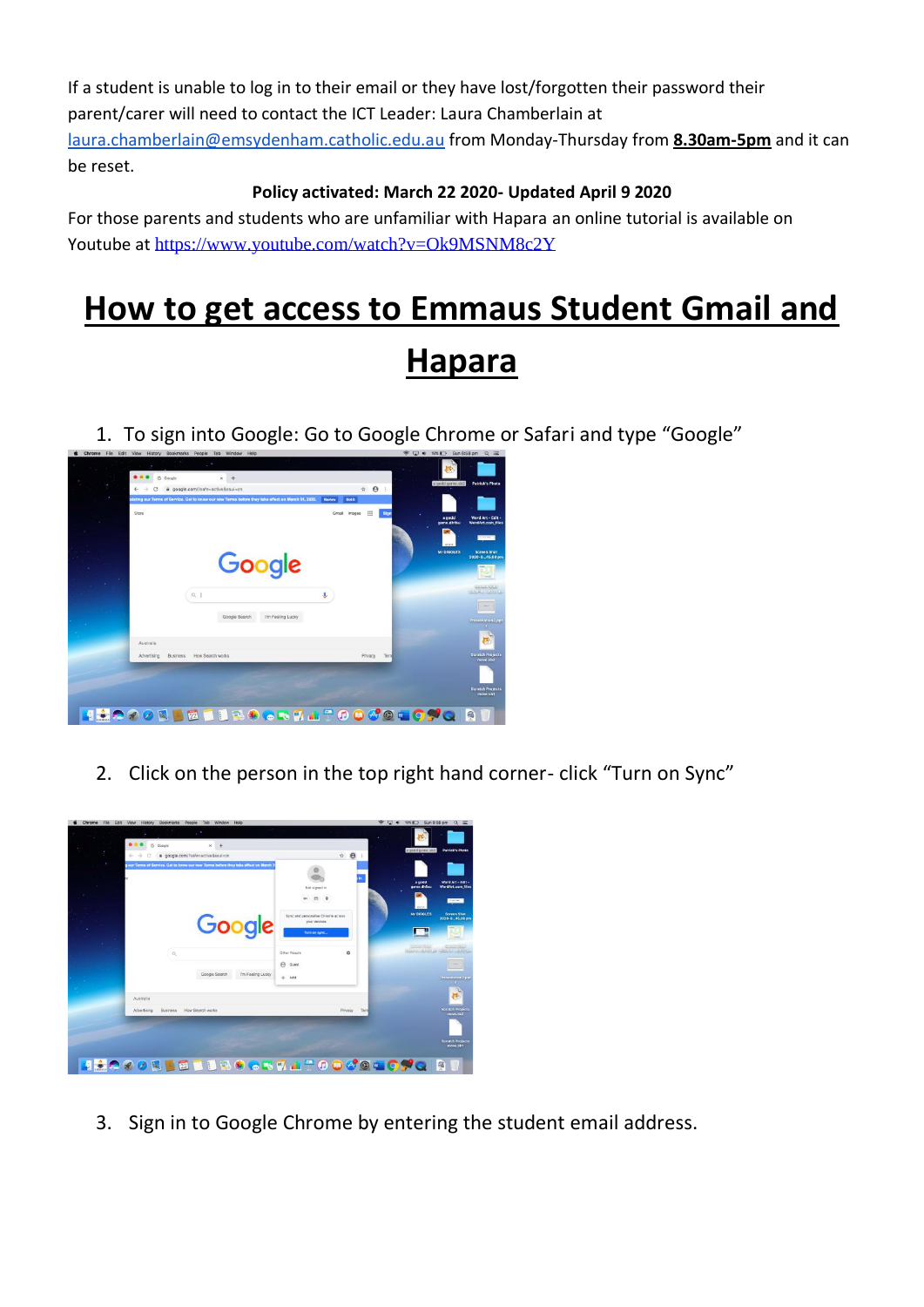

4. Now type in the password

| Chrome<br>File Edit View | Bookmarks People Tab Window Help<br>History                                             |             | <b>● □ ● 20% □ Sun7:00 pm Q 三</b>                                            |
|--------------------------|-----------------------------------------------------------------------------------------|-------------|------------------------------------------------------------------------------|
|                          | e e<br>G Google<br>G Sign in - Google accounts<br>$\infty$                              | $x +$       |                                                                              |
|                          | ■ accounts.google.com/signin/v2/sl/pwd?ssp=1&continue=https%3A%2F%2Fwww.google.c ☆<br>€ | $\theta$ :  | Patrick's Photo<br>a podd game.sb2                                           |
|                          |                                                                                         |             |                                                                              |
|                          | Google                                                                                  |             | Word Art - Edit -<br>a godd<br>game.dhfbu<br><b>WordArt.com_files</b>        |
|                          | Patrick Chamberlain<br>pc2@emsydenham.catholic.edu.au v                                 |             | CHECKS.                                                                      |
|                          |                                                                                         |             | Mr GIGGLES<br><b>Screen Shot</b><br>2020-045.08 pm                           |
|                          | - Erner your password -<br>********                                                     | $^{\circ}$  | <b>Street</b>                                                                |
|                          |                                                                                         |             | <b>ESSEAURO</b><br>Schedule Schedule Anni Printful O. (CORNETT)              |
|                          | Forgot password?                                                                        | <b>Next</b> |                                                                              |
|                          |                                                                                         |             | Screen Shot<br>Presentinion2 ppt<br>2020-0_58.48 pm                          |
|                          |                                                                                         |             | 穏                                                                            |
|                          |                                                                                         |             | <b>Screen Shot</b><br><b>Stratch Projects</b><br>7020-0 58.55 pm<br>move sb2 |
|                          |                                                                                         |             |                                                                              |
|                          |                                                                                         |             | Screen Shot<br><b>Scratch Projects</b><br>2020-0 59.49 pm<br>move.sb1        |
|                          |                                                                                         |             |                                                                              |
| FI ÷                     | <b>○?♡Ñ▌█▌▋░♦;●▓▛▟▞◑◑<del>₫</del>◙▦◘⋚</b> Q                                             |             | $\triangleright$                                                             |

5. Chrome will ask you to link the data- click "Link Data"



6. You now have access to Gmail, Drive, Google Docs, Sheets etc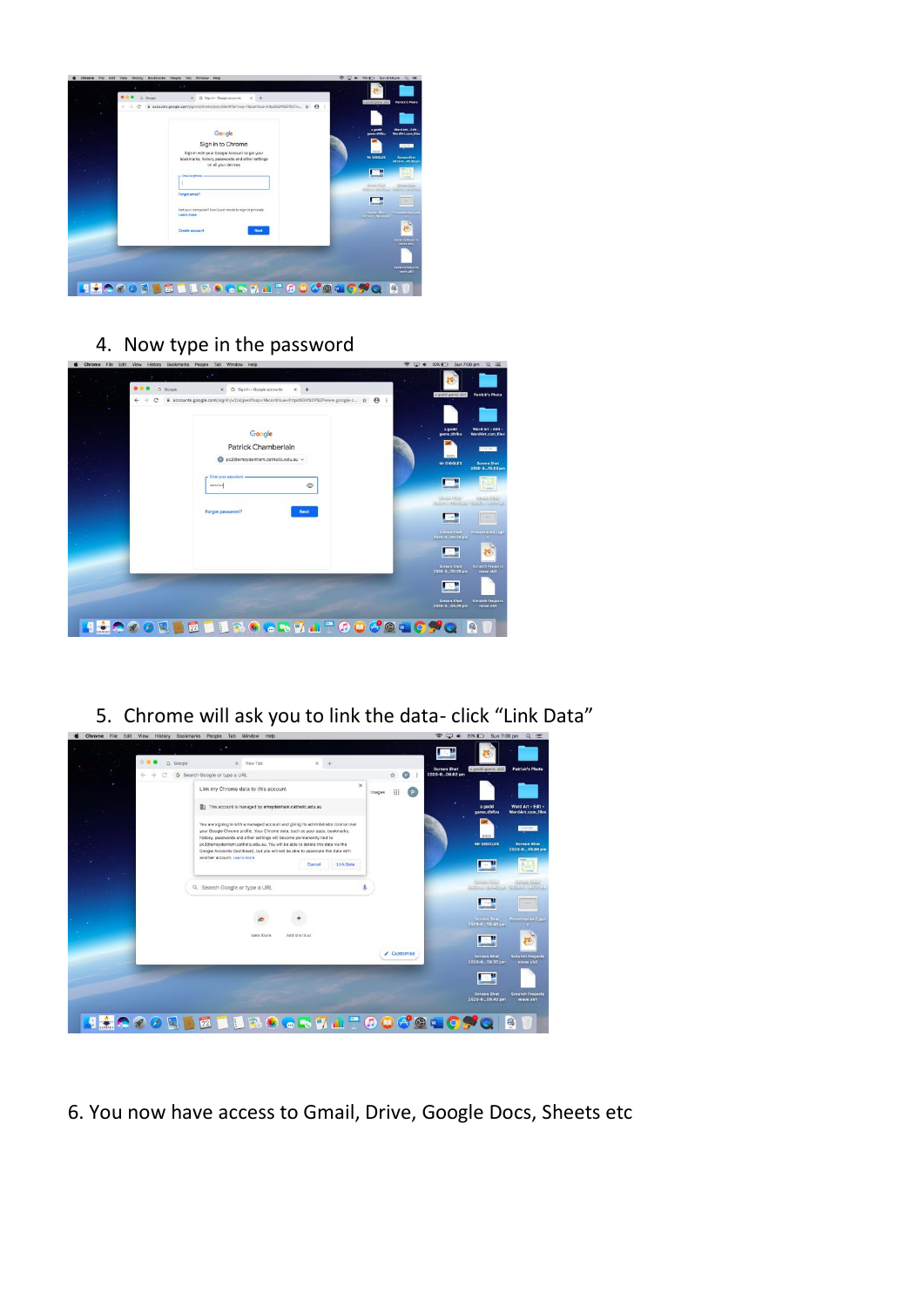

7. To access Hapara type: mystudentdashboard



8. You may get a blue screen with a button asking you to "Sign in with Google" follow the prompts and you have access to Hapara Dashboard.